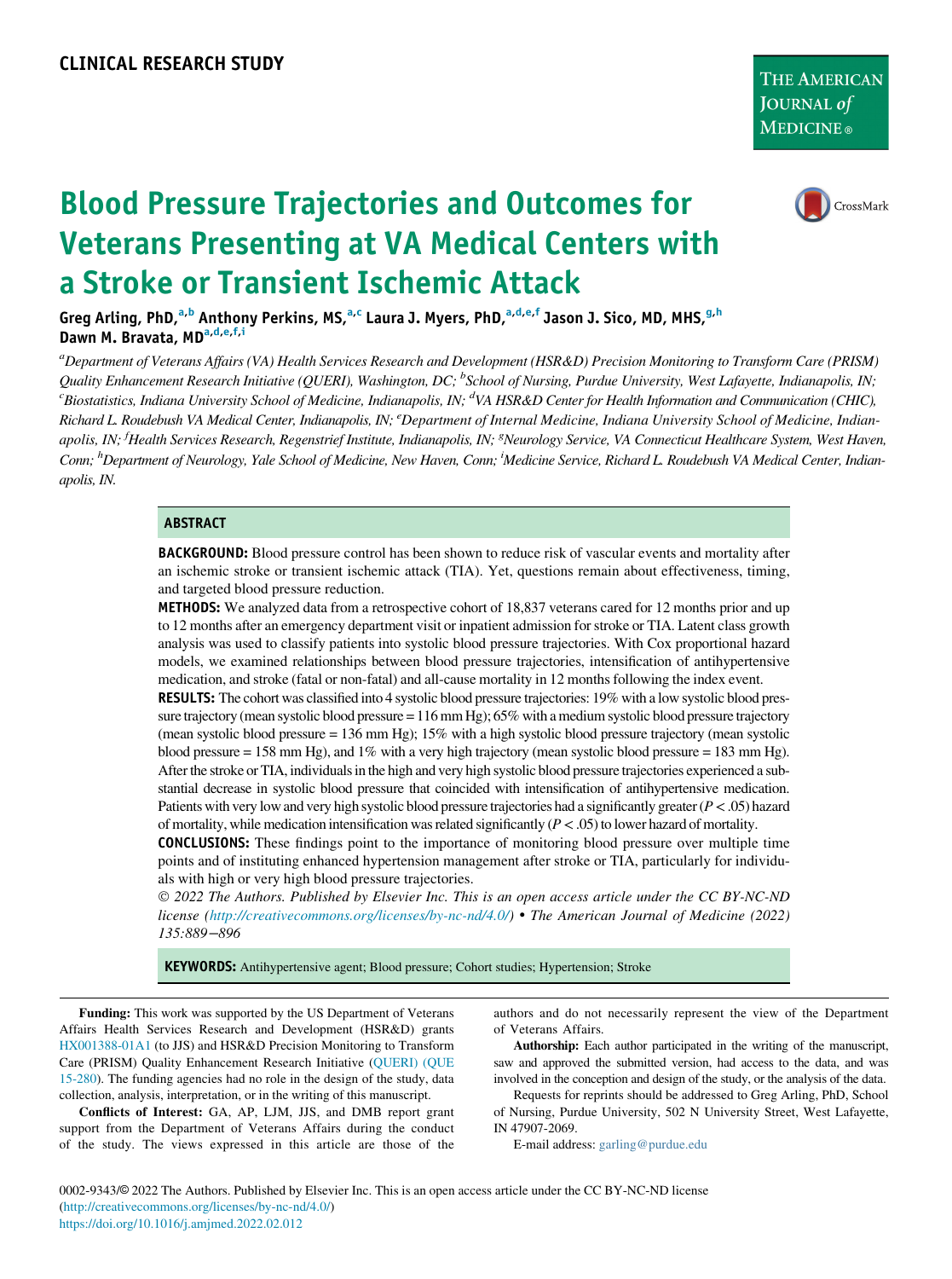# INTRODUCTION

Hypertension is the leading risk factor for stroke and transient ischemic attack  $(TIA)^{1}$  Providing high quality, guidelineconcordant management of cerebrovascular risk factors, especially hypertension, is therefore an essential prevention strategy. $2-7$  Patients who have experienced a stroke or TIA

CLINICAL SIGNIFICANCE

tality.

• Prior to their ischemic stroke or transient ischemic attack (TIA), about one-sixth of patients had high systolic blood pressure (SBP) trajectories. Intensification of hypertension medication after the index stroke or TIA was associated with lowered blood pressure and reduced the risk of mor-

 Clinicians should exercise caution in medication intensification for patients with very low SBP trajectories because of their heightened risk of mortality.

are at greatly elevated risk for a subsequent stroke, other vascular events, and mortality.<sup>[8](#page-6-2)[,9](#page-6-3)</sup> Blood pressure control and intensification of antihypertensive medications after stroke or TIA have been associated with a reduced risk of recurrent stroke. $10,11$  $10,11$ Yet, questions remain about the overall effectiveness, timing, and targeted level of blood pressure reduction.<sup>12[,13](#page-6-7)</sup> Most observational, population-based studies of blood pressure and vascular events or mortality have measured blood pressure or antihypertensive medication at single time points prior to an index cardiovascular event, at discharge from an index hospitalization, or during a limited follow-up period, for example, 90 days after the event.

Only a handful of observational studies have classified individuals into blood pressure trajectories. Three studies modeled blood pressure trajectories over multiple years in the general population and examined the association of these trajectories with cardiovascular disease, stroke, or mortality.<sup>[14-16](#page-6-8)</sup> Only one study modeled blood pressure trajectories after stroke, but only for a 24-hour period in the hospital.<sup>[17](#page-7-0)</sup> None of the studies examined the relationships between blood pressure trajectories over extended periods, prior to and after a stroke or TIA.

The aims of our study were to model blood pressure trajectories for a cohort of patients in the 12 months prior to their index stroke or TIA; and to examine relationships between blood trajectories, intensification of antihypertensive medication, and recurrent stroke or mortality in the 12 months after the index event.

# **METHODS**

#### Data Sources

The Department of Veterans Affairs (VA) Corporate Data Warehouse was used to identify veterans with TIA or ischemic stroke who were cared for in the emergency department (ED) or inpatient setting from October 2014 to September 2018[.2](#page-6-1),[5,](#page-6-9)[18,](#page-7-1)[19](#page-7-2) Primary diagnosis codes (International Classification of Diseases, Ninth Revision and Tenth Revision [ICD-9 and ICD-10]) were used to identify patients with ischemic stroke (ICD-9 433.X1, 434.00, 434.X1, and 436; ICD-10 I63, I66, I67.89, I97.81, I97.82) and TIA (ICD-9 435.0, 435.1, 435.3, 435.8, and 435.9; ICD-10 G45.0,

G45.1, G45.8, G45.9, I67.848) during the index ED visit or inpatient admission.<sup>[2,](#page-6-1)[19](#page-7-2)[,20](#page-7-3)</sup> Mortality was obtained from the VA Vital Status File.<sup>21</sup> Recurrent stroke events were identified using a combination of both VA and fee-basis data (ie, covering services paid for by the VA but obtained in non-VA facilities). The study was approved by the human subjects committee at the Indiana University Institutional

> Review Board and the Roudebush VAMC Research and Development Committee.

## Study Cohort

The patient sample consisted initially of 32,950 patients who experienced an index cerebrovascular event, defined as presenting at the ED or having an inpatient admission after a stroke or TIA, from October 1, 2014 to September 30, 2018. A total of 5976 patients were excluded because they did not meet study criteria: 327 died at discharge; 1199 left against medical advice; 2614 transferred to another non-VA inpatient facility; 473 had

a history of dialysis; and 1363 were hospice/palliative care patients.

Data for the cohort ranged from up to 12 months prior to and 12 months after the index event. For purposes of the trajectories analysis, the date range was divided into 4 90-day periods prior to the index event (Q1-Q4), the index event (Q5), and 4 periods after the index event (Q6-Q9). The modeling required blood pressure readings in at least 2 90 day periods in the 12 months leading up to the index event. A total of 8137 patients were excluded because they did not meet this criterion. This left 18,837 patients in the analysis cohort.

#### Measures

Systolic blood pressure readings were obtained from VA outpatient NEXUS+ clinics (eg, Primary Care, Cardiology, Endocrinology, Neurology). Aside from the index event, we excluded blood pressure readings during ED visits, inpatient stays, or visits to specialty clinics. If a patient had multiple blood pressure readings recorded during a visit, then we used the last reading for the analysis. If a patient had blood pressure readings from multiple visits during the 90 day period, then we took the mean of the blood pressure recorded during the multiple visits. The coefficient of variation (CV) for all systolic blood pressure readings during the 4 quarters leading up to the index event served as an indicator of systolic blood pressure variability; the larger the CV, the greater the variability.

The measure of antihypertensive medication was based on filled prescriptions from VA pharmacy records for each of 6 medication classes (beta-blockers,  $\alpha_1$ -adrenergic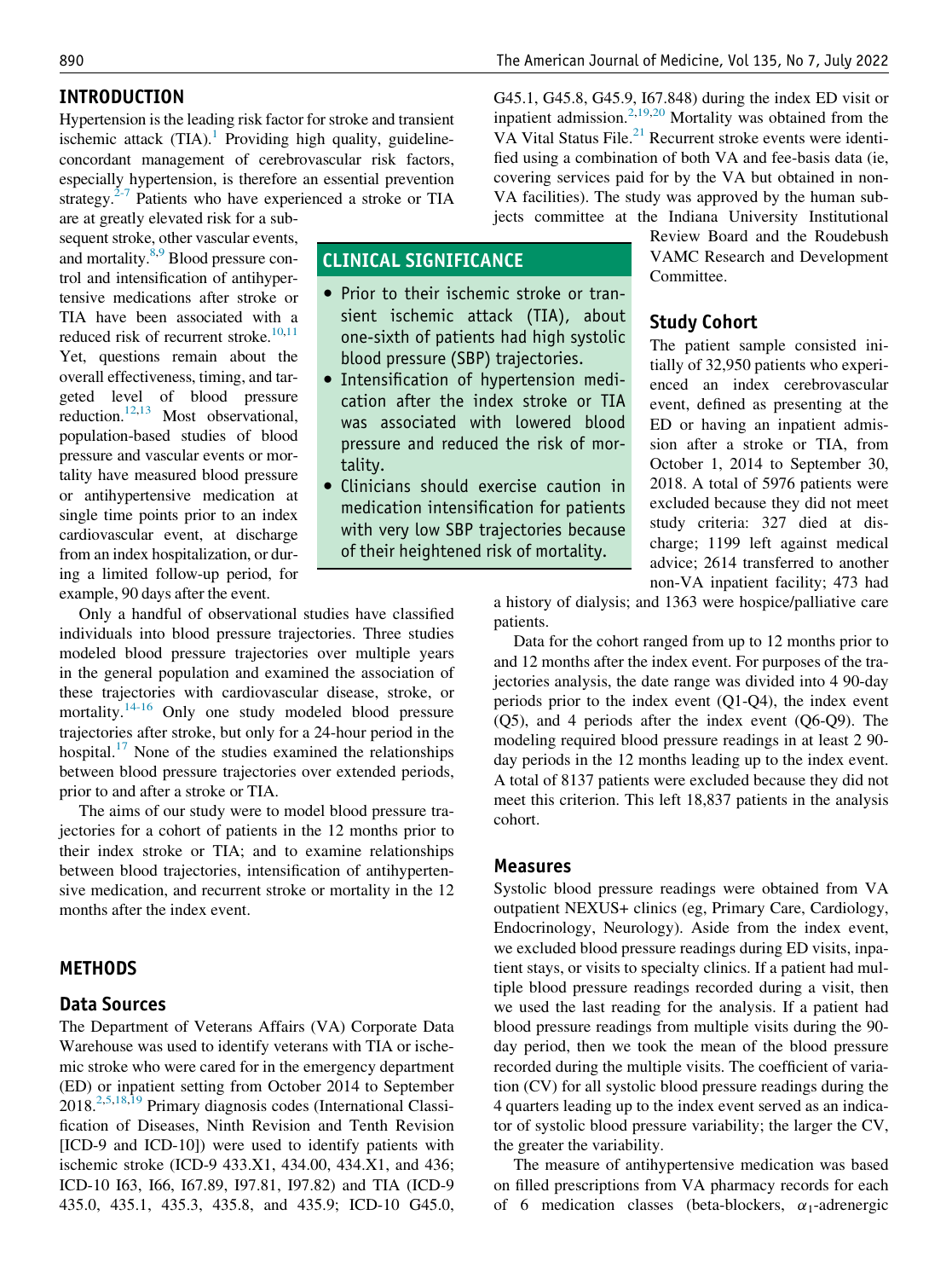receptor antagonists, angiotensin-converting enzyme inhibitors/angiotensin II receptor blockers, loop diuretics, and other diuretics) commonly prescribed in the VA. $^{22,23}$  $^{22,23}$  $^{22,23}$  $^{22,23}$  We determined the span of days for prescriptions in a class, and then we allocated the days for that class to 90-day periods. If a span ran between 2 or more 90-day periods, the days were assigned proportionately to each period.

Intensification of the antihypertensive medication regimen was measured by calculating the day-weighted number of classes in the 90 days after the stroke or TIA (Q6) minus the number of classes in the 90 days prior to the event (Q4). In addition to intensification, we included a variable for the number of antihypertensive medication classes in the 90 day period following discharge (Q6).

The study's outcomes were all-cause mortality and recurrent fatal and non-fatal stroke over the 12 months following discharge from the index stroke or TIA, with death served as a competing risk for recurrent stroke.

## **Statistics**

We identified systolic blood pressure trajectories with latent class growth analysis, a person-centered approach that identifies distinct classes or sub-populations of individuals. $24-26$ The observed distribution of outcomes (ie, change in systolic blood pressure) in the overall sample is assumed to be a mixture of subpopulation distributions, representing different latent trajectories not directly observable empirically.

We modeled systolic blood pressure trajectories leading up to the index event. Each individual patient could have systolic blood pressure readings in up to 4 90-day periods (Q1-Q4). A total of 7664 patients had systolic blood pressure values in 2 periods, 6704 patients had 3 periods with values, and 4469 patients had 4 periods with values. Missing blood pressure measurements were assumed to be at random. This simplifying assumption restricts generalizability of the findings to individuals with regular primary care visits, which we note as a study limitation.

This latent class growth analysis model assumes that within each latent class, outcomes are independent Bernoulli random variables, and associations between outcomes are incorporated into the model as the probability of belonging to the latent class variable.<sup>[27](#page-7-8)</sup> We began by specifying a 2-class model and then expanded the model with additional classes until achieving the best fit and arriving at classes that were most meaningful clinically. We evaluated model fit with Bayesian Information Criteria, entropy and overall model interpretability, and parsimony. The modeling software was Mplus Version 8.<sup>2</sup>

# RESULTS

## Study Sample

A very high percentage of this 18,837-veteran sample was male (96%), 24% was African American, and the mean age was 71 years [\(Table 1](#page-3-0)). Over half of the sample (57%) had a stroke as their index event and the remainder had a TIA. About half (52%) of patients had a history of stroke and  $31\%$  had a history of TIA, both occurring in  $>12$  months prior to the index stroke or TIA. Most individuals (83%) were admitted as inpatients; the remainder was discharged from the ED. The mean systolic blood pressure in the preindex event period (Q1-Q4) ranged from 135.8 to 136.0 mm Hg (SDs, 18.2 to 18.5).

# Systolic Blood Pressure Trajectories

The latent class growth analysis of systolic blood pressure yielded 4 trajectories (classes) that were distinctly different in their patterns over the 4 90-day periods prior to their index stroke or TIA. The Vuong-Lo-Mendell-Rubin likelihood ratio test for testing 4 classes (null hypothesis) vs 5 classes had a P value of 0.2691, indicating that the 5-class model was not significantly different from the 4-class model. All prior testing 1 vs 2, 2 vs 3, and 3 vs 4 were significant ( $P < .05$ ).

Nineteen percent of the sample followed a low systolic blood pressure trajectory (T1), 65% a medium systolic blood pressure trajectory (T2), 15% a high systolic blood pressure trajectory (T3), and 1% a very high systolic blood pressure trajectory (T4). Over the 4 90-day periods leading up to the index event, the majority of the sample had mean systolic blood pressure meeting a goal of <140 mm Hg. Individuals in T1 had the lowest average systolic blood pressure (mean 115.0-117.8 mm Hg, SD 10.2-12.) T2 had a higher average systolic blood pressure but still within goal (mean 135.7-136.0 mm Hg, SD 11.2-14.0); T3 had elevated systolic blood pressure (mean 154.1-159.8 mm Hg, SD 12.6-15.5); and the small number of individuals (266) in T4 had highly elevated systolic blood pressure (mean 180.5- 186.4 mm Hg, SD 15.5-18.7).

# Characteristics of Individuals with Different **Trajectories**

Individuals in the 4 trajectories differed significantly in several respects. The low systolic blood pressure trajectory (T1) had the lowest percentage, and the very high trajectory (T4) had the highest percentage of individuals with an index stroke, inpatient admission, and history of hypertension, stroke, and chronic kidney disease. In contrast, the low systolic blood pressure trajectory (T1) had the highest percentage with a history of TIA, dementia, myocardial infarction, chronic heart failure, peripheral vascular disease, and obstructive sleep apnea. These patterns were confirmed in a multiple variable generalized logit model comparing the medium trajectory (T2) to each of the other trajectories [\(Supplementary Table 1](#page-8-0), available online).

# Mean Systolic Blood Pressure and Medication Patterns Over Time

The mean systolic blood pressures in each 90-day period are reported in [Table 1](#page-3-0) and displayed graphically in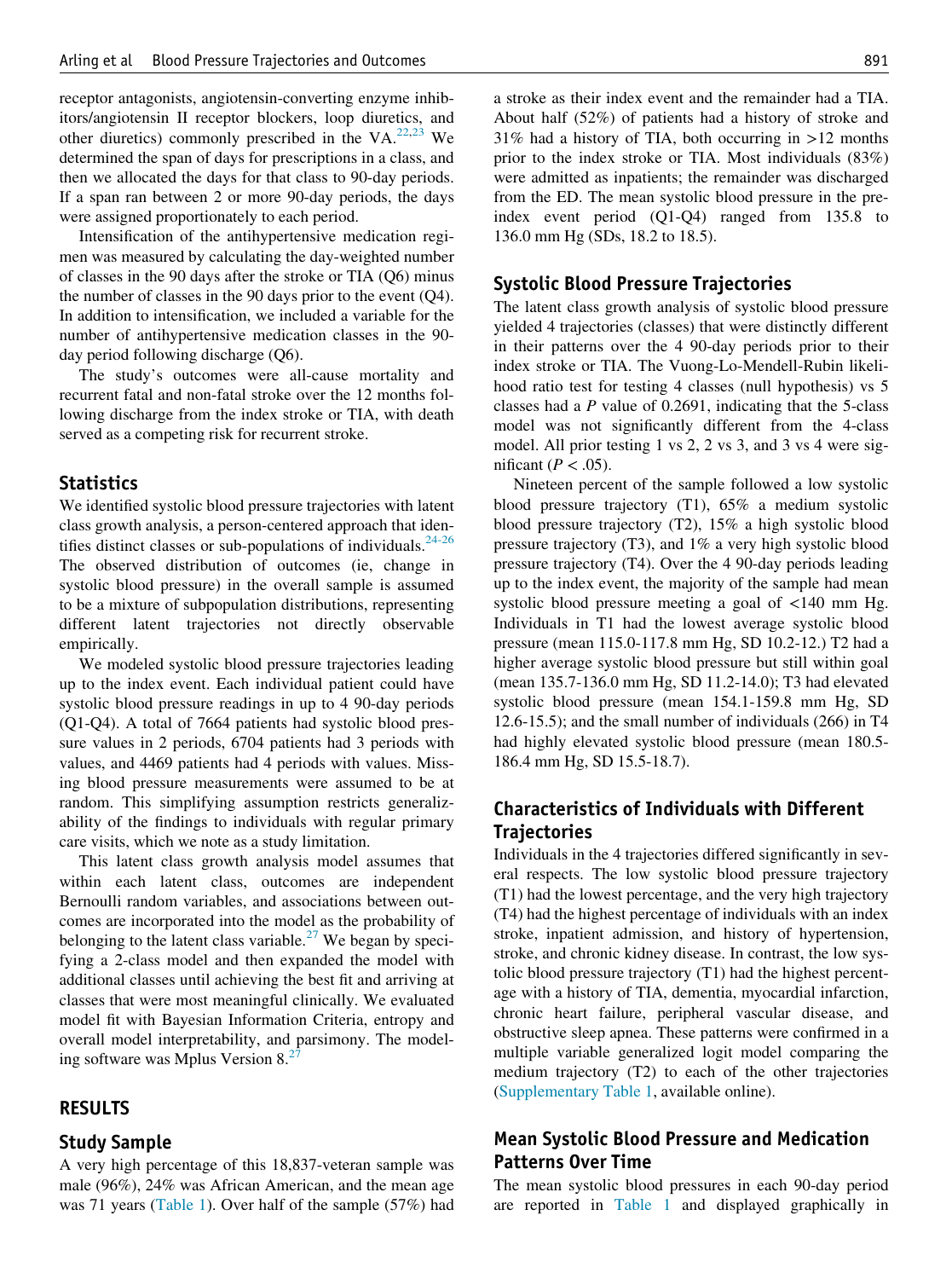## Table 1 Demographic Distributions by Each Class − At Least 2 Prior, Only 4 Prior Quarters (n = 18,837)

<span id="page-3-0"></span>

|                                              | <b>Total Sample</b>    | $T1$ (Low)          | T2 (Medium)            | T3 (High)           | T4 (Very High)    | $P$ Value |
|----------------------------------------------|------------------------|---------------------|------------------------|---------------------|-------------------|-----------|
|                                              | 100%<br>$(n = 18,837)$ | 19%<br>$(n = 3546)$ | 65%<br>$(n = 12, 213)$ | 15%<br>$(n = 2812)$ | 1%<br>$(n = 266)$ |           |
|                                              |                        |                     |                        |                     |                   |           |
| Mean (SD) systolic (Q1-Q4)                   | 136.1(15.3)            | 115.9(6.4)          | 135.9(7.6)             | 158.0(6.8)          | 183.3 (9.3)       | < .001    |
| % with mean systolic <140 mm Hg              | 63.0 (11,870)          | 100.0 (3546)        | 68.2 (8323)            | 0.0(1)              | 0.0(0)            | < .001    |
| Systolic coefficient of variation            | 9.6(4.8)               | 10.1(5.4)           | 9.2(4.7)               | 10.6(4.5)           | 10.4(4.8)         | < .001    |
| Mean age (SD)                                | 70.6 (10.6)            | 70.0 (11.2)         | 70.8 (10.5)            | 70.9(10.3)          | 69.0 (10.3)       | < .001    |
| % Male (n)                                   | 95.7 (18,031)          | 94.5 (3350)         | 96.0 (11,726)          | 95.8 (2695)         | 97.7 (260)        | < .001    |
| % African-American                           | 24.4 (4593)            | 19.3 (686)          | 24.2 (2955)            | 30.6(860)           | 34.6(92)          | < .001    |
| % Index stroke (n)                           | 56.8 (10,698)          | 48.4 (1716)         | 56.8 (6933)            | 65.5 (1842)         | 77.8 (207)        | < .001    |
| % Admitted (n)                               | 83.4 (15,711)          | 81.5 (2891)         | 82.9 (10,130)          | 86.9 (2444)         | 92.5 (246)        | < .001    |
| % Current smoker (n)                         | 32.5 (6113)            | 33.2 (1178)         | 32.2 (3936)            | 32.4 (912)          | 32.7(87)          | .743      |
| % History of TIA (n)                         | 30.6 (5763)            | 36.7 (1302)         | 30.6 (3739)            | 24.0 (675)          | 17.7(47)          | < .001    |
| % History of stroke (n)                      | 52.0 (9794)            | 46.1 (1636)         | 51.6 (6305)            | 59.4 (1670)         | 68.8 (183)        | < .001    |
| % History of diabetes (n)                    | 50.4 (9500)            | 45.7 (1620)         | 50.1 (6119)            | 57.1 (1606)         | 58.3 (155)        | < .001    |
| % History of heart failure (n)               | 17.4 (3280)            | 25.8(914)           | 15.9 (1938)            | 14.1 (397)          | 11.7(31)          | < .001    |
| % History of hypertension (n)                | 85.5 (16,108)          | 74.3 (2635)         | 86.3 (10,536)          | 95.2 (2678)         | 97.4 (259)        | < .001    |
| History of hyperlipidemia                    | 69.9 (186)             | 70.4 (2495)         | 69.9 (8533)            | 69.7 (1961)         | 69.9 (186)        | .945      |
| % History of chronic kidney disease (n)      | 20.8 (3925)            | 19.7 (698)          | 19.9 (2427)            | 25.5(717)           | 31.2(83)          | < .001    |
| % History of dementia (n)                    | 7.9 (1496)             | 9.0(320)            | 7.8 (947)              | 7.5(211)            | 6.8(18)           | .057      |
| % History of myocardial infarction (n)       | 8.2 (1547)             | 11.7(416)           | 7.4(907)               | 7.2(202)            | 8.3(22)           | < .001    |
| % History of peripheral vascular disease (n) | 15.9 (2996)            | 19.4 (688)          | 15.0 (1835)            | 15.2 (428)          | 16.9(45)          | < .001    |
| % History of obstructive sleep apnea (n)     | 20.5 (3856)            | 22.6 (803)          | 20.3 (2481)            | 19.0 (533)          | 14.7 (39)         | < .001    |
| Systolic blood pressures, mm Hg              |                        |                     |                        |                     |                   |           |
| Mean systolic (SD) Q1                        | 135.8 (18.2)           | 115.1(10.2)         | 135.7 (11.2)           | 159.8 (12.6)        | 186.4 (15.5)      | < .001    |
| Mean systolic (SD) Q2                        | 135.8 (18.4)           | 115.0(10.8)         | 135.8 (11.6)           | 159.4 (13.3)        | 181.4 (16.6)      | < .001    |
| Mean systolic (SD) Q3                        | 136.0(18.5)            | 116.6(11.7)         | 136.0 (12.9)           | 157.3 (15.3)        | 183.0 (17.6)      | < .001    |
| Mean systolic (SD) Q4                        | 135.8 (18.4)           | 117.8 (12.8)        | 136.0 (14.0)           | 154.1 (15.5)        | 180.5(18.7)       | < .001    |
| Mean systolic (SD) - index                   | 148.8 (25.0)           | 133.5(21.3)         | 149.3 (23.1)           | 163.3 (25.8)        | 175.2 (27.8)      | < .001    |
| Mean systolic (SD) Q5                        | 132.7(16.7)            | 120.5 (13.9)        | 133.0 (14.5)           | 144.2 (17.1)        | 155.7 (22.4)      | < .001    |
| Mean systolic (SD) Q6                        | 133.0 (17.5)           | 120.9 (14.6)        | 133.5 (15.5)           | 144.2 (18.5)        | 154.3 (22.2)      | < .001    |
| Mean systolic (SD) Q7                        | 133.2 (17.3)           | 122.6(15.3)         | 133.5(15.6)            | 143.8 (18.0)        | 150.9 (22.2)      | < .001    |
| Mean systolic (SD) Q8                        | 133.2 (17.7)           | 121.9 (15.1)        | 133.7(16.0)            | 143.9 (18.8)        | 151.5 (24.2)      | < .001    |
| Mean # classes weighted                      |                        |                     |                        |                     |                   |           |
| Mean # classes (SD) Q1                       | 1.5(1.2)               | 1.4(1.2)            | 1.5(1.2)               | 1.6(1.2)            | 1.5(1.3)          | < .001    |
| Mean # classes (SD) Q2                       | 1.5(1.2)               | 1.4(1.2)            | 1.5(1.2)               | 1.7(1.1)            | 1.7(1.3)          | < .001    |
| Mean # classes (SD) Q3                       | 1.5(1.2)               | 1.4(1.2)            | 1.5(1.1)               | 1.7(1.1)            | 1.7(1.2)          | < .001    |
| Mean # classes (SD) Q4                       | 1.5(1.2)               | 1.4(1.2)            | 1.5(1.1)               | 1.7(1.1)            | 1.8(1.3)          | < .001    |
| Mean # classes (SD) - Index                  | 1.6(1.2)               | 1.4(1.2)            | 1.6(1.2)               | 1.9(1.3)            | 2.1(1.4)          | < .001    |
| Mean # classes (SD) Q5                       | 1.7(1.1)               | 1.4(1.1)            | 1.6(1.1)               | 2.0(1.1)            | 2.4(1.2)          | < .001    |
| Mean # classes (SD) Q6                       | 1.5(1.1)               | 1.3(1.1)            | 1.5(1.1)               | 1.9(1.1)            | 2.0(1.2)          | < .001    |
| Mean # classes (SD) Q7                       | 1.5(1.2)               | 1.2(1.1)            | 1.5(1.1)               | 1.8(1.2)            | 2.0(1.3)          | < .001    |
| Mean # classes (SD) Q8                       | 1.5(1.2)               | 1.2(1.1)            | 1.5(1.1)               | 1.8(1.2)            | 2.0(1.3)          | < .001    |
| <b>Outcomes</b>                              |                        |                     |                        |                     |                   |           |
| % Death 365 days                             | 8.4 (1581)             | 10.9 (388)          | 7.6 (934)              | 8.1 (229)           | 11.3(30)          | < .001    |
| % Stroke 365 days                            | 7.8 (1460)             | 6.3(225)            | 7.4 (908)              | 10.7 (301)          | 9.8(26)           | < .001    |
| % Death 365 days no stroke                   | 7.4 (1393)             | 10.1(357)           | 6.7(815)               | 6.9(194)            | 10.2(27)          | < .001    |
| % Stroke no death 365 days                   | 6.8 (1272)             | 5.5(194)            | 6.5(789)               | 9.5(266)            | 8.7(23)           | < .001    |
| % Death 365 days with stroke                 | 1.0(188)               | 0.9(31)             | 1.0(119)               | 1.2(35)             | 1.1(3)            | 0.494     |

Note: P-values represent Kruskal-Wallis Test for continuous measures and Chi-squared tests for categorical variables. SD = standard deviation.

[Figure 1](#page-4-0). The mean systolic blood pressures for the 4 trajectories showed a consistent pattern of separation prior to the index stroke or TIA [\(Figure 1](#page-4-0)). The 3 lower systolic blood pressure trajectories (T1-T3) spiked during the index ED visit or inpatient admission (Q5). The trajectories converged after the index event with a sharp decrease in systolic blood pressure for the 2 highest trajectories (T3 and T4). It is noteworthy that T4 with the highly elevated systolic blood pressure prior to the index event had the greatest decrease after the index event.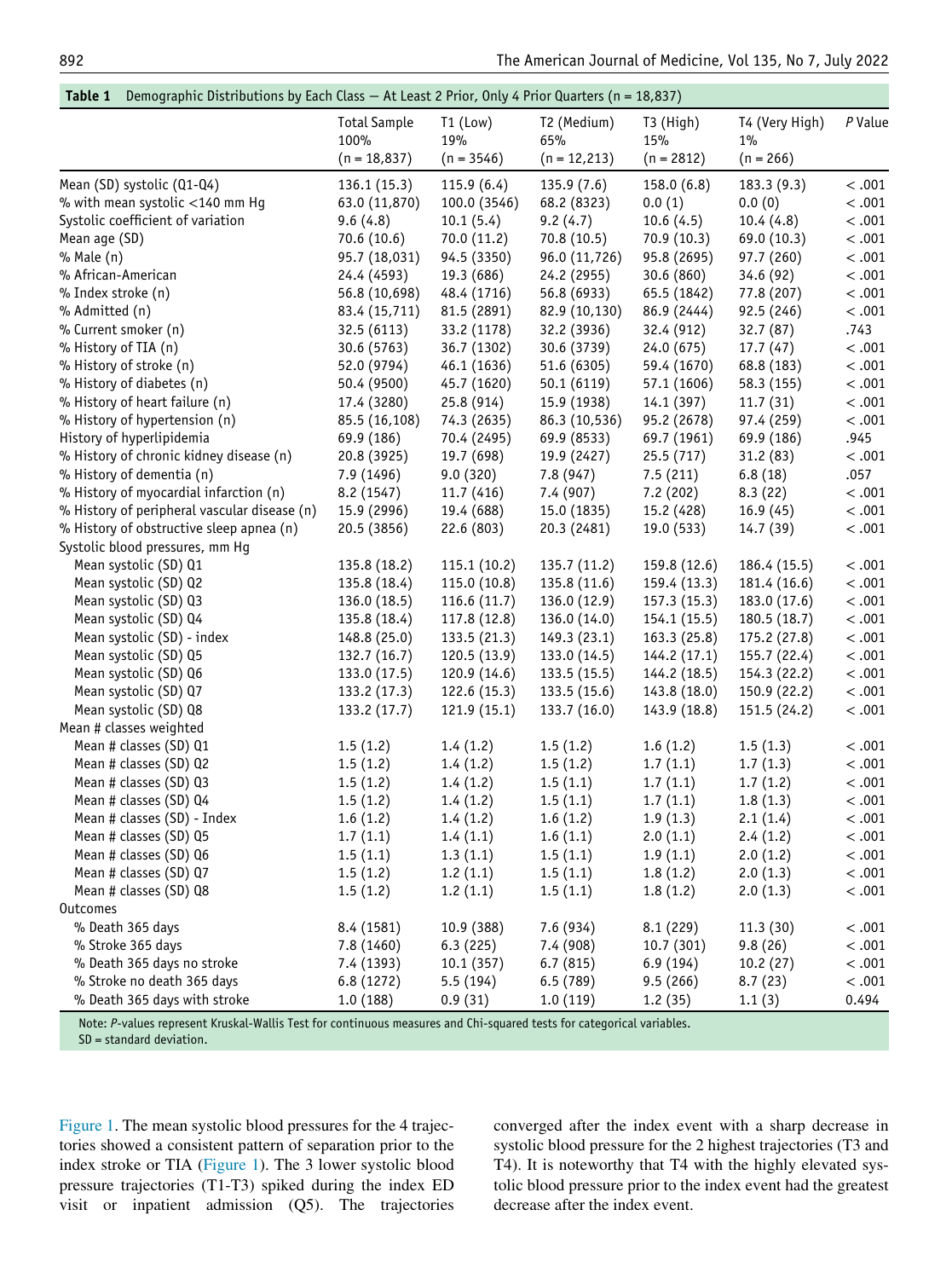<span id="page-4-0"></span>



The weighted mean number of antihypertensive medication classes for the 4 trajectories are also reported in [Table 1](#page-3-0) and shown in [Figure 2](#page-4-1). The pattern of intensification corresponds directly with the pattern of systolic blood pressure reduction for the 2 highest trajectories. Individuals in the 2 highest trajectories (T3 and T4) had a sharp increase in the number of medication classes during the index inpatient admission or ED visit and in the subsequent 90-day periods. For example, patients within the T4 trajectory (green dashed lines in [Figures 1](#page-4-0) and [2](#page-4-1)) had the highest mean systolic blood pressure but lowest mean number of medication classes in Q1, indicating either possible undertreatment of hypertension or severe hypertension in the pre-event period, and then a marked increase in antihypertensive medication classes during the index event (Q5), with a sharp decrease in systolic blood pressure immediately after the index event.

To confirm the patterns of intensification, we estimated multiple regression models for hypertensive medication intensification (number of Q6 classes − number of Q4 classes) by systolic blood pressure trajectories while controlling statistically for covariates ([Table 2](#page-5-0)). The table shows results for models without trajectory variables (first two colums) and with trajectory variables included (last 2 columns).

<span id="page-4-1"></span>

Figure 2 Mean systolic blood pressure for systolic blood pressure trajectories by 90-day periods prior to (Quarter 1-4) and after (Quarter 6-9) the index event (Quarter 5).

When we compared intensification for each of the other trajectories to the medium trajectory (T2), we found a negative coefficient for the low trajectory (T1), indicating a decrease in number of drug classes. In contrast, intensification increased significantly for the high and very high trajectories (T3 and T4).

# Mortality and Recurrent Stroke

Results from Cox-proportional hazard models for 365-day mortality and recurrent stroke are presented in [Table 3](#page-5-1). Among covariates, the hazard ratios (HR) for mortality were significantly higher with: advancing age, an index stroke (vs TIA), a history of diabetes, chronic kidney disease, dementia, myocardial infarction, peripheral vascular disease, and congestive heart failure, and current smoking. The hazard ratios for a recurrent stroke were significantly higher with a history of stroke or an index stroke, current smoking, or a history of diabetes, hypertension, chronic kidney disease, or myocardial infarction.

The HRs for the 4 trajectories displayed a J-curve pattern in predicting 365-day mortality. In comparison with the medium trajectory (HR 1.00), the low systolic blood pressure trajectory (T1) had an HR of 1.37 (95% confidence interval [CI], 1.21-1.54); the high trajectory had an HR of 1.08 (CI, 0.93-1.25); and the very high trajectory had an HR of 1.59 (CI,1.10-2.29). Hypertensive medication intensification had a significant HR of 0.92 (CI, 0.86-0.98); although the number of medication classes was not significant. Finally, the greater the variability of systolic blood pressure readings (% CV) in the 90-day periods prior to the index event, the greater the hazard of mortality (HR 1.02; CI, 1.01-1.03).

In the model for a recurrent stroke ([Table 3](#page-5-1)), individuals in the high systolic blood pressure trajectory (T3) had a significantly higher HR than the medium systolic blood pressure trajectory (T2 reference category). Unlike the mortality outcome, we found no evidence of a J-curve. The HR for T1 trajectory was not significantly different from the HR for T2. Nor was medication intensification significantly related to a recurrent stroke. Also, the HR for T4 trajectory (very high systolic blood pressure) was not significantly different from the T2 HR. This finding could have been due to insufficient statistical power; the number of people with the T4 trajectory was relatively small  $(n = 266)$ . The 365-day recurrent stroke rate for the T4 trajectory was 9.8%, compared with 6.3% for T1, 7.4% for T2, and 10.7% for T3 ([Table 1](#page-3-0)). In a model duplicating the analysis in [Table 3](#page-5-1), but combining T3 and T4, we found a significant positive HR of 1.29 for the T3/T4 combined trajectories ([Supplementary Table 2\)](#page-8-1).

## **DISCUSSION**

Earlier research with a 2007 cohort of stroke patients in VA Medical Centers documented inadequate blood pressure control despite numerous opportunities to improve control through better management of hypertensives and adherence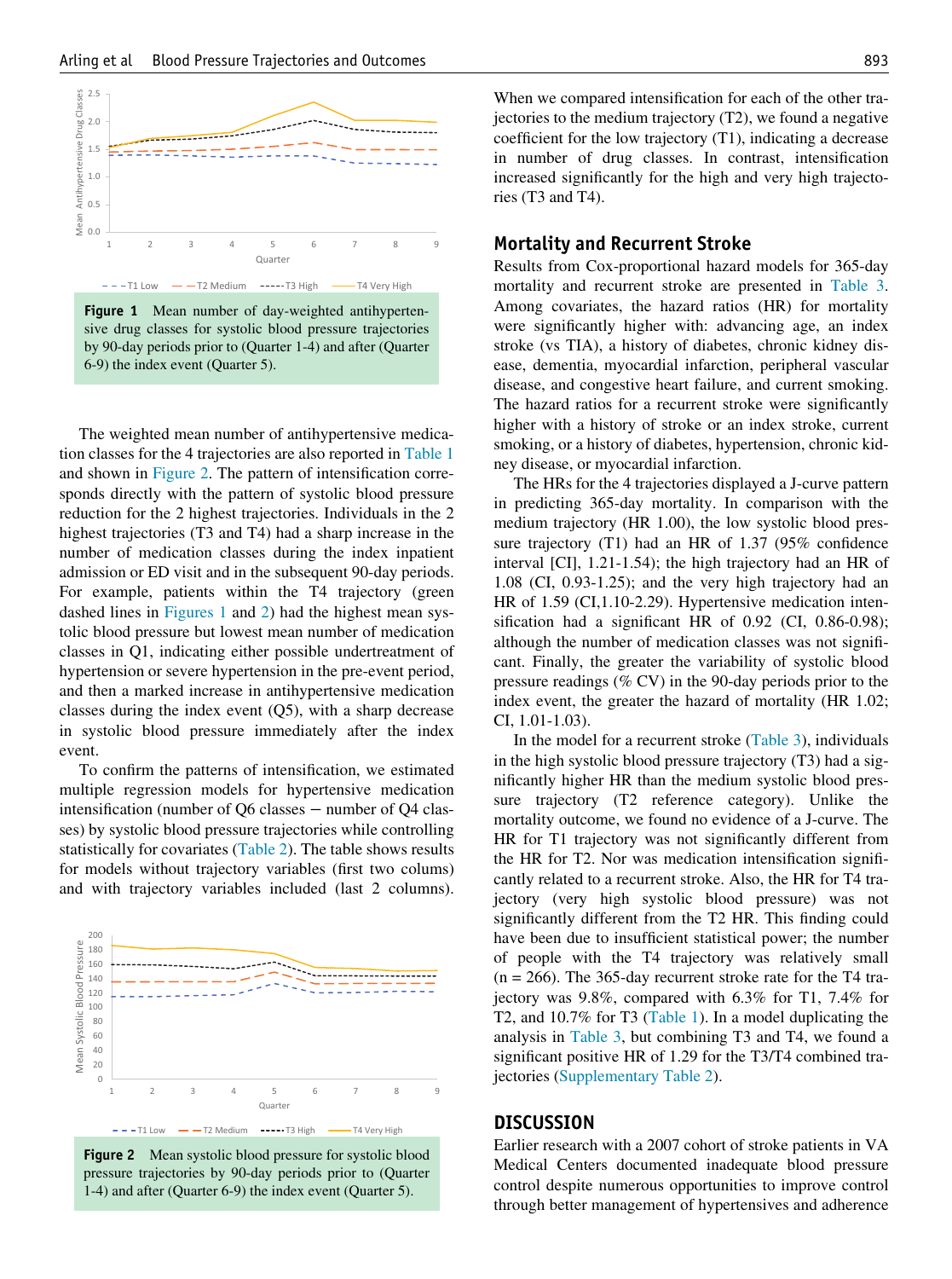<span id="page-5-0"></span>

|                                        | Estimate (SE)   | P Value | Estimate (SE)   | P Value |
|----------------------------------------|-----------------|---------|-----------------|---------|
| Age                                    | $-0.003(0.001)$ | < .001  | $-0.003(0.001)$ | < .001  |
| Male                                   | 0.052(0.029)    | .073    | 0.047(0.029)    | .101    |
| African-American                       | 0.059(0.014)    | < .001  | 0.047(0.014)    | .001    |
| Admitted                               | 0.085(0.019)    | < .001  | 0.079(0.019)    | < .001  |
| Index stroke                           | 0.060(0.021)    | .004    | 0.050(0.021)    | .015    |
| History of TIA                         | $-0.020(0.020)$ | .309    | $-0.008(0.020)$ | .697    |
| History of stroke                      | $-0.068(0.017)$ | < .001  | $-0.066(0.017)$ | < .001  |
| History of diabetes                    | $-0.033(0.012)$ | .006    | $-0.039(0.012)$ | .001    |
| History of hypertension                | 0.015(0.018)    | .410    | $-0.025(0.018)$ | .168    |
| History of chronic kidney disease      | $-0.040(0.015)$ | .008    | $-0.049(0.015)$ | .001    |
| History of dementia                    | $-0.054(0.022)$ | .014    | $-0.046(0.022)$ | .035    |
| History of myocardial infarction       | $-0.021(0.022)$ | .338    | $-0.011(0.022)$ | .597    |
| History of peripheral vascular disease | $-0.037(0.016)$ | .023    | $-0.033(0.016)$ | .046    |
| History of heart failure               | $-0.037(0.016)$ | .023    | $-0.014(0.016)$ | .401    |
| Current smoker                         | 0.038(0.013)    | .004    | 0.040(0.013)    | .002    |
| Trajectory                             |                 |         |                 |         |
| Low (mean systolic = 116 mm Hq)        |                 |         | $-0.098(0.015)$ | < .001  |
| Medium (mean systolic = 136 mm Hg)     |                 |         | 0.00            |         |
| High (mean systolic = $158$ mm Hg)     |                 |         | 0.160(0.017)    | < .001  |
| Very high (mean systolic = 183 mm Hg)  |                 |         | 0.418(0.049)    | < .001  |

## Table 2 Linear Model Results for Medication Intensification

Notes: Mean Systolic is average of systolic blood pressure readings in the 12 months prior to the index event. Difference in medications is number of classes in the 90-day period prior to the index event minus the number of classes in the 90-day period prior to the event.

SE = standard error; TIA = transient ischemic attack.

## <span id="page-5-1"></span>Table 3 Proportional Hazards Models for Mortality or a Recurrent Stroke within 12 Months After Discharge

|                                        | Mortality Within 12 Months |         | <b>Recurrent Stroke</b><br>Death as Competing Risk |         |
|----------------------------------------|----------------------------|---------|----------------------------------------------------|---------|
|                                        | HR (95% CI)                | P Value | HR (95% CI)                                        | P Value |
| Age                                    | $1.06(1.05-1.06)$          | < .001  | $0.99(0.98-0.99)$                                  | < .001  |
| Male                                   | $1.02(0.75-1.37)$          | .922    | $0.99(0.76-1.28)$                                  | .942    |
| African-American                       | $0.94(0.83-1.06)$          | .314    | $1.13(1.01-1.27)$                                  | .039    |
| Admitted                               | $1.05(0.88-1.25)$          | .610    | $0.70(0.58-0.83)$                                  | < .001  |
| Index stroke                           | $1.47(1.21-1.78)$          | < .001  | $2.11(1.71-2.61)$                                  | < .001  |
| History of TIA                         | $1.09(0.91-1.30)$          | .338    | $1.10(0.91-1.33)$                                  | .328    |
| History of stroke                      | $1.16(1.00-1.35)$          | .052    | $1.34(1.13-1.61)$                                  | .001    |
| History of diabetes                    | $1.18(1.07-1.31)$          | .002    | $1.24(1.11-1.39)$                                  | < .001  |
| History of hypertension                | $0.98(0.83 - 1.17)$        | .850    | $1.29(1.06-1.56)$                                  | .011    |
| History of chronic kidney disease      | $1.35(1.21-1.51)$          | < .001  | $1.15(1.01-1.30)$                                  | .032    |
| History of hyperlipidemia              | $0.71(0.63 - 0.80)$        | < .001  | $0.97(0.86 - 1.10)$                                | .626    |
| History of dementia                    | $1.90(1.68-2.16)$          | < .001  | $0.88(0.72-1.09)$                                  | .240    |
| History of myocardial infarction       | $1.29(1.11-1.50)$          | .001    | $1.22(1.02-1.45)$                                  | .026    |
| History of peripheral vascular disease | $1.25(1.11-1.41)$          | < .001  | $1.09(0.94-1.25)$                                  | .250    |
| History of heart failure               | $1.70(1.52-1.91)$          | < .001  | $0.98(0.85 - 1.12)$                                | .731    |
| Current smoker                         | $1.29(1.15-1.44)$          | < .001  | $1.15(1.03-1.29)$                                  | .012    |
| Trajectory                             |                            |         |                                                    |         |
| Low (mean systolic = $116$ mmm Hg)     | $1.36(1.21-1.54)$          | < .001  | $0.92(0.79-1.06)$                                  | .244    |
| Medium (mean systolic = 136 mm Hg)     | 1.00                       |         | 1.00                                               |         |
| High (mean systolic = 158 mm Hg)       | $1.04(0.90-1.21)$          | .561    | $1.32(1.15-1.51)$                                  | < .001  |
| Very high (mean systolic = 183 mm Hg)  | $1.56(1.08-2.25)$          | .017    | $1.05(0.71-1.56)$                                  | .797    |
| Increase in medications                | $0.92(0.86 - 0.97)$        | .005    | $0.98(0.92-1.05)$                                  | .616    |
| Greater systolic variability           | $1.02(1.01-1.03)$          | < .001  | $1.00(0.99-1.01)$                                  | .978    |

Notes: Mean systolic is average of systolic blood pressure readings in the 12 months prior to the index event. Increase in medications is number of classes in the 90-day period after the index event minus the number of classes in the 90-day period prior to the event.

CI = confidence interval; HR = hazard ratio; TIA = transient ischemic attack.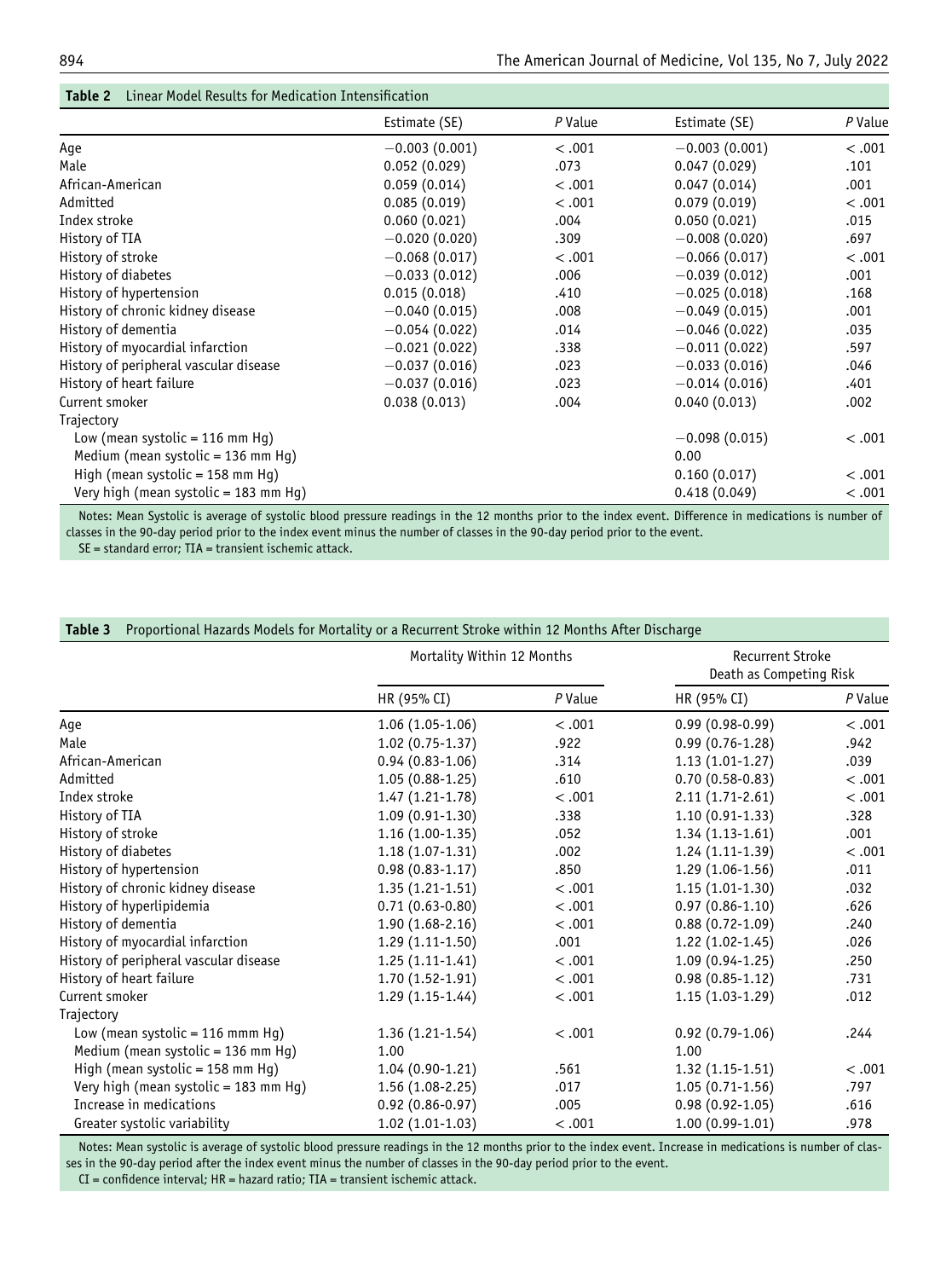counseling.[22](#page-7-5),[23](#page-7-6) Our findings from 10 years later suggest substantial improvement in blood pressure control. After their index stroke or TIA, individuals in our study with high and very high systolic blood pressure trajectories experienced substantial decrease in systolic blood pressure. The post-discharge decrease in systolic blood pressure coincided with the intensification of antihypertensive medication. Medication intensification was, in turn, related significantly to lower all-cause mortality.

An important finding from our study was the J-curve pattern of significantly higher mortality for individuals in both the lowest and very highest systolic blood pressure trajecto-ries, a pattern observed in some prior research.<sup>[1,](#page-6-0)[10](#page-6-4)[,13](#page-6-7)[,28-31](#page-7-9)</sup> The higher all-cause mortality for individuals with a low systolic blood pressure trajectory may have been due to their greater prevalence of dementia and cardiovascular disease, for example, myocardial infarction, chronic heart failure, and peripheral vascular disease.

<span id="page-6-1"></span><span id="page-6-0"></span>We also found that inpatient admission (compared with discharge directly from the ED) was more likely for patients with higher systolic blood pressure trajectories, and it was associated with greater medication intensification and lower hazard of recurrent stroke. In earlier studies, we found inpatient admission to be associated with expeditious stroke/ TIA evaluation, increased likelihood of receiving preventive measures, and improved care coordination with outpa-tient providers and services.<sup>[5](#page-6-9)[,20](#page-7-3)</sup>

<span id="page-6-9"></span>Finally, the relationship between greater variability in blood pressure readings and increased hazard of mortality is noteworthy clinically. Prior studies have found that variability in systolic blood pressure between visits was a strong predictor of stroke.<sup>[32-35](#page-7-10)</sup> Although we did not find the association between systolic blood pressure variability and recurrent stroke, its relationship to mortality offers evidence for its prognostic value and in targeting for hypertension treatment.

# Limitations

<span id="page-6-8"></span><span id="page-6-7"></span><span id="page-6-6"></span><span id="page-6-5"></span><span id="page-6-4"></span><span id="page-6-3"></span><span id="page-6-2"></span>The study findings have limited generalizability because they are based on a population of largely male veterans in the VA health care system. Our sample was restricted further to patients with at least 2 systolic blood pressure readings, and thus, these individuals could have better managed blood pressure and antihypertensive medications than the average patient in the VA or other settings. In addition, our sample included individuals with either stroke or TIA and with either an ED visit only or with an inpatient admission. Prior research on outcomes after a vascular event has focused on inpatient admissions after stroke, a narrower population at higher risk for a subsequent stroke or mortality. The very highest systolic blood pressure trajectory (T4) was small (1% of the sample), with relatively high systolic blood pressure variance. Thus, we have difficulty inferring about mortality or recurrent stroke for this group of patients. Finally, although we observed significant decreases, many individuals with high or very high trajectories (T3 and T4) still had mean systolic blood pressures above goals of 140 or 130 mm Hg.

## CONCLUSIONS

Individuals in our study could be successfully classified into 4 relatively stable systolic blood pressure trajectories. Those with a high or very high pre-event systolic blood pressure trajectory had significantly increased medication intensity, a substantial decrease in systolic blood pressure, and a significantly reduced risk of mortality after their stroke or TIA. These findings point to the importance clinically of monitoring blood pressure over multiple time points and of instituting enhanced hypertension management.

# References

- 1. [Benjamin EJ, Muntner P, Alonso A, et al. Heart Disease and Stroke](http://refhub.elsevier.com/S0002-9343(22)00171-1/sbref0001) Statistics−[2019 Update: a report from the American Heart Associa](http://refhub.elsevier.com/S0002-9343(22)00171-1/sbref0001)tion. Circulation [2019;139:e56–e528.](http://refhub.elsevier.com/S0002-9343(22)00171-1/sbref0001)
- 2. [Bravata DM, Myers LJ, Homoya B, et al. The protocol-guided rapid](http://refhub.elsevier.com/S0002-9343(22)00171-1/sbref0002) [evaluation of veterans experiencing new transient neurological symp](http://refhub.elsevier.com/S0002-9343(22)00171-1/sbref0002)[toms \(PREVENT\) quality improvement program: rationale and meth](http://refhub.elsevier.com/S0002-9343(22)00171-1/sbref0002)ods. BMC Neurol [2019;19\(1\):294.](http://refhub.elsevier.com/S0002-9343(22)00171-1/sbref0002)
- 3. [Fletcher RD, Amdur RL, Kolodner R, et al. Blood pressure control](http://refhub.elsevier.com/S0002-9343(22)00171-1/sbref0003) [among US veterans: a large multiyear analysis of blood pressure data](http://refhub.elsevier.com/S0002-9343(22)00171-1/sbref0003) [from the Veterans Administration health data repository.](http://refhub.elsevier.com/S0002-9343(22)00171-1/sbref0003) Circulation [2012;125\(20\):2462–8.](http://refhub.elsevier.com/S0002-9343(22)00171-1/sbref0003)
- 4. [Mouradian MS, Majumdar SR, Senthilselvan A, Khan K, Shuaib A.](http://refhub.elsevier.com/S0002-9343(22)00171-1/sbref0004) [How well are hypertension, hyperlipidemia, diabetes, and smoking](http://refhub.elsevier.com/S0002-9343(22)00171-1/sbref0004) [managed after a stroke or transient ischemic attack?](http://refhub.elsevier.com/S0002-9343(22)00171-1/sbref0004) Stroke [2002;33:1656–9.](http://refhub.elsevier.com/S0002-9343(22)00171-1/sbref0004)
- 5. [Bravata DM, Myers LJ, Reeves M, et al. Processes of care associated](http://refhub.elsevier.com/S0002-9343(22)00171-1/sbref0005) [with risk of mortality and recurrent stroke among patients with tran](http://refhub.elsevier.com/S0002-9343(22)00171-1/sbref0005)[sient ischemic attack and nonsevere ischemic stroke.](http://refhub.elsevier.com/S0002-9343(22)00171-1/sbref0005) JAMA Netw Open [2019;2\(7\):e196716.](http://refhub.elsevier.com/S0002-9343(22)00171-1/sbref0005)
- 6. [Cushman WC, Ford CE, Cutler JA, et al. Success and predictors of](http://refhub.elsevier.com/S0002-9343(22)00171-1/sbref0006) [blood pressure control in diverse North American settings: the antihy](http://refhub.elsevier.com/S0002-9343(22)00171-1/sbref0006)[pertensive and lipid-lowering treatment to prevent heart attack trial](http://refhub.elsevier.com/S0002-9343(22)00171-1/sbref0006) (ALLHAT). [J Clin Hypertens \(Greenwich\)](http://refhub.elsevier.com/S0002-9343(22)00171-1/sbref0006) 2002;4(6):393–404.
- 7. [Kernan WN, Ovbiagele B, Black HR, et al. Guidelines for the preven](http://refhub.elsevier.com/S0002-9343(22)00171-1/sbref0007)[tion of stroke in patients with stroke and transient ischemic attack: a](http://refhub.elsevier.com/S0002-9343(22)00171-1/sbref0007) [guideline for healthcare professionals from the American Heart Asso](http://refhub.elsevier.com/S0002-9343(22)00171-1/sbref0007)[ciation/American Stroke Association.](http://refhub.elsevier.com/S0002-9343(22)00171-1/sbref0007) Stroke 2014;45(7):2160–236.
- 8. [Brønnum-Hansen H, Davidsen M, Thorvaldsen P, Danish MONICA](http://refhub.elsevier.com/S0002-9343(22)00171-1/sbref0008) [Study Group. Long-term survival and causes of death after stroke.](http://refhub.elsevier.com/S0002-9343(22)00171-1/sbref0008) Stroke [2001;32\(9\):2131–6.](http://refhub.elsevier.com/S0002-9343(22)00171-1/sbref0008)
- 9. [Weiss A, Beloosesky Y, Kenett RS, Grossman E. Systolic blood pres](http://refhub.elsevier.com/S0002-9343(22)00171-1/sbref0009)[sure during acute stroke is associated with functional status and long](http://refhub.elsevier.com/S0002-9343(22)00171-1/sbref0009)[term mortality in the elderly.](http://refhub.elsevier.com/S0002-9343(22)00171-1/sbref0009) Stroke 2013;44(9):2434–40.
- 10. [Ovbiagele B, Diener HC, Yusuf S, et al. Level of systolic blood pres](http://refhub.elsevier.com/S0002-9343(22)00171-1/sbref0010)[sure within the normal range and risk of recurrent stroke.](http://refhub.elsevier.com/S0002-9343(22)00171-1/sbref0010) JAMA [2011;306\(19\):2137–44.](http://refhub.elsevier.com/S0002-9343(22)00171-1/sbref0010)
- 11. [Kitagawa K, Yamamoto Y, Arima H, et al. Effect of standard vs inten](http://refhub.elsevier.com/S0002-9343(22)00171-1/sbref0011)[sive blood pressure control on the risk of recurrent stroke: a randomized](http://refhub.elsevier.com/S0002-9343(22)00171-1/sbref0011) [clinical trial and meta-analysis.](http://refhub.elsevier.com/S0002-9343(22)00171-1/sbref0011) JAMA Neurol 2019;76(11):1309–18.
- 12. [Zonneveld TP, Richard E, Vergouwen MD, et al. Blood pressure-low](http://refhub.elsevier.com/S0002-9343(22)00171-1/sbref0012)[ering treatment for preventing recurrent stroke, major vascular events,](http://refhub.elsevier.com/S0002-9343(22)00171-1/sbref0012) [and dementia in patients with a history of stroke or transient ischaemic](http://refhub.elsevier.com/S0002-9343(22)00171-1/sbref0012) attack. [Cochrane Database Syst Rev](http://refhub.elsevier.com/S0002-9343(22)00171-1/sbref0012) 2018;7(7):CD007858.
- 13. [Boan AD, Lackland DT, Ovbiagele B. Lowering of blood pressure for](http://refhub.elsevier.com/S0002-9343(22)00171-1/sbref0013) [recurrent stroke prevention.](http://refhub.elsevier.com/S0002-9343(22)00171-1/sbref0013) Stroke 2014;45(8):2506–13.
- 14. [Portegies ML, Mirza SS, Verlinden VJ, et al. Mid- to-late-life trajecto](http://refhub.elsevier.com/S0002-9343(22)00171-1/sbref0014)[ries of blood pressure and the risk of stroke: the Rotterdam Study.](http://refhub.elsevier.com/S0002-9343(22)00171-1/sbref0014) Hypertension [2016;67\(6\):1126–32.](http://refhub.elsevier.com/S0002-9343(22)00171-1/sbref0014)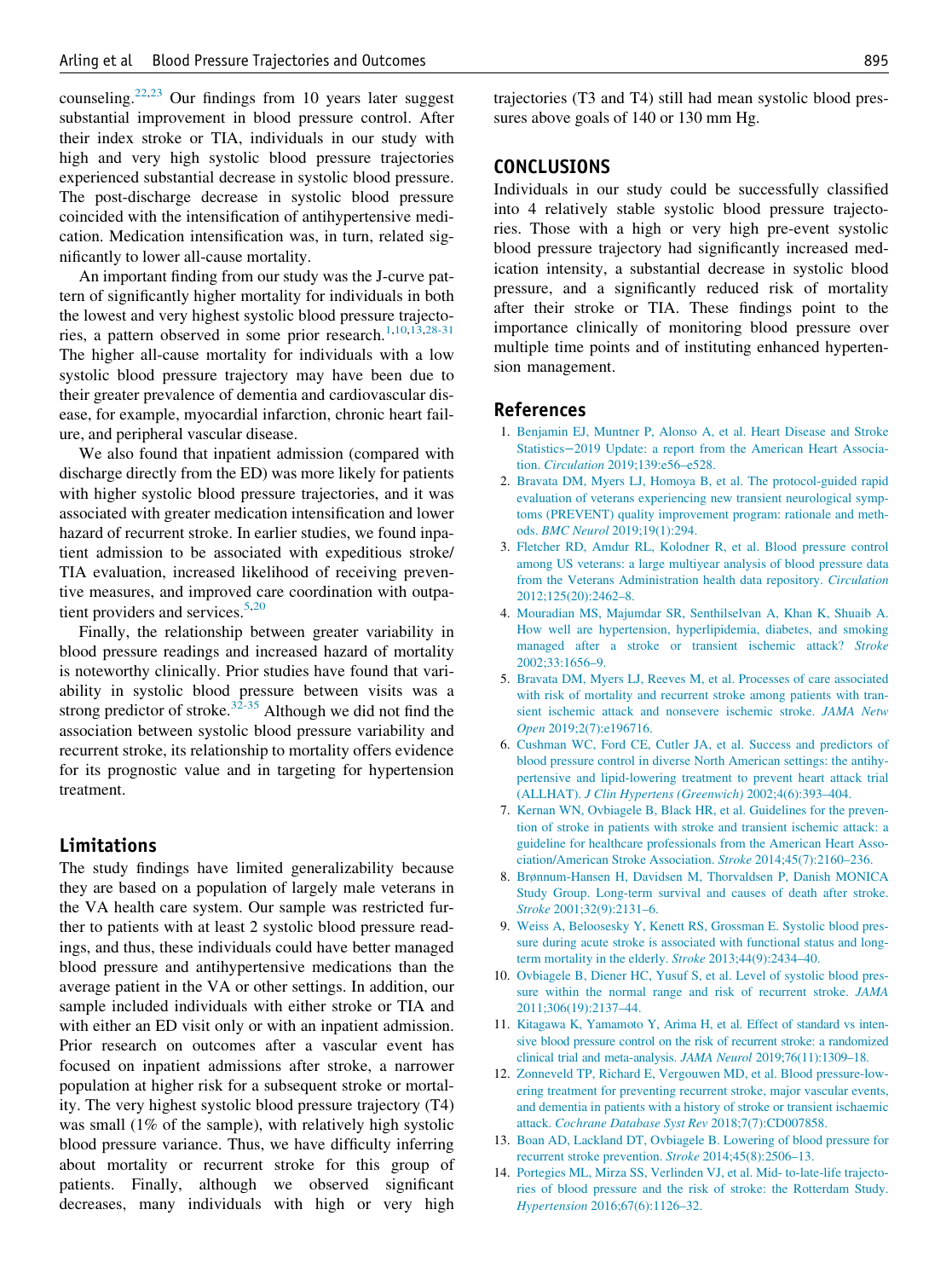- 15. [Wills AK, Lawlor DA, Muniz-Terrera G, et al. Population heterogene](http://refhub.elsevier.com/S0002-9343(22)00171-1/sbref0015)[ity in trajectories of midlife blood pressure.](http://refhub.elsevier.com/S0002-9343(22)00171-1/sbref0015) Epidemiology 2012;23 [\(2\):203–11.](http://refhub.elsevier.com/S0002-9343(22)00171-1/sbref0015)
- <span id="page-7-8"></span>16. [Tielemans SM, Geleijnse JM, Menotti A, et al. Ten-year blood pres](http://refhub.elsevier.com/S0002-9343(22)00171-1/sbref0016)[sure trajectories, cardiovascular mortality, and life years lost in 2](http://refhub.elsevier.com/S0002-9343(22)00171-1/sbref0016) [extinction cohorts: the Minnesota Business and Professional Men](http://refhub.elsevier.com/S0002-9343(22)00171-1/sbref0016) [Study and the Zutphen Study.](http://refhub.elsevier.com/S0002-9343(22)00171-1/sbref0016) J Am Heart Assoc 2015;4(3):e001378.
- <span id="page-7-9"></span><span id="page-7-0"></span>17. [Kim BJ, Cho YJ, Hong KS, et al. Trajectory groups of 24-hour systolic](http://refhub.elsevier.com/S0002-9343(22)00171-1/sbref0017) [blood pressure after acute ischemic stroke and recurrent vascular](http://refhub.elsevier.com/S0002-9343(22)00171-1/sbref0017) events. Stroke [2018;49\(8\):1836–42.](http://refhub.elsevier.com/S0002-9343(22)00171-1/sbref0017)
- <span id="page-7-1"></span>18. [Bravata DM, Myers LJ, Perkins AJ, et al. Assessment of the protocol](http://refhub.elsevier.com/S0002-9343(22)00171-1/sbref0018)[guided rapid evaluation of veterans experiencing new transient neuro](http://refhub.elsevier.com/S0002-9343(22)00171-1/sbref0018)[logical symptoms \(PREVENT\) program for improving quality of care](http://refhub.elsevier.com/S0002-9343(22)00171-1/sbref0018) [for transient ischemic attack: a nonrandomized cluster trial.](http://refhub.elsevier.com/S0002-9343(22)00171-1/sbref0018) JAMA Netw Open [2020;3\(9\):e2015920.](http://refhub.elsevier.com/S0002-9343(22)00171-1/sbref0018)
- <span id="page-7-2"></span>19. [Bravata DM, Myers LJ, Cheng E, et al. Development and validation of](http://refhub.elsevier.com/S0002-9343(22)00171-1/sbref0019) [electronic quality measures to assess care for patients with transient](http://refhub.elsevier.com/S0002-9343(22)00171-1/sbref0019) [ischemic attack and minor ischemic stroke.](http://refhub.elsevier.com/S0002-9343(22)00171-1/sbref0019) Circ Cardiovasc Qual Outcomes [2017;10\(9\):e003157.](http://refhub.elsevier.com/S0002-9343(22)00171-1/sbref0019)
- <span id="page-7-10"></span><span id="page-7-3"></span>20. [Arling G, Sico JJ, Reeves MJ, Myers L, Baye F, Bravata DM. Model](http://refhub.elsevier.com/S0002-9343(22)00171-1/sbref0020)[ling care quality for patients after a transient ischaemic attack within](http://refhub.elsevier.com/S0002-9343(22)00171-1/sbref0020) [the US Veterans Health Administration.](http://refhub.elsevier.com/S0002-9343(22)00171-1/sbref0020) BMJ Open Qual 2019;8(4): [e000641.](http://refhub.elsevier.com/S0002-9343(22)00171-1/sbref0020)
- <span id="page-7-4"></span>21. [Sohn MW, Arnold N, Maynard C, Hynes DM. Accuracy and com](http://refhub.elsevier.com/S0002-9343(22)00171-1/sbref0021)[pleteness of mortality data in the Department of Veterans Affairs.](http://refhub.elsevier.com/S0002-9343(22)00171-1/sbref0021) [Popul Health Metr](http://refhub.elsevier.com/S0002-9343(22)00171-1/sbref0021) 2006;4:2.
- <span id="page-7-5"></span>22. [Roumie CL, Ofner S, Ross JS, et al. Prevalence of inadequate blood](http://refhub.elsevier.com/S0002-9343(22)00171-1/sbref0022) [pressure control among veterans after acute ischemic stroke hospitali-](http://refhub.elsevier.com/S0002-9343(22)00171-1/sbref0022)zation: a retrospective cohort. [Circ Cardiovasc Qual Outcomes](http://refhub.elsevier.com/S0002-9343(22)00171-1/sbref0022) [2011;4\(4\):399–407.](http://refhub.elsevier.com/S0002-9343(22)00171-1/sbref0022)
- <span id="page-7-6"></span>23. [Roumie CL, Zillich AJ, Bravata DM, et al. Hypertension treatment](http://refhub.elsevier.com/S0002-9343(22)00171-1/sbref0023) [intensification among stroke survivors with uncontrolled blood pres](http://refhub.elsevier.com/S0002-9343(22)00171-1/sbref0023)sure. Stroke [2015;46\(2\):465–70.](http://refhub.elsevier.com/S0002-9343(22)00171-1/sbref0023)
- <span id="page-7-7"></span>24. [Jung T, Wickrama KA. An introduction to latent class growth analysis](http://refhub.elsevier.com/S0002-9343(22)00171-1/sbref0024) and growth mixture modeling. [Soc Personal Psychol Compass](http://refhub.elsevier.com/S0002-9343(22)00171-1/sbref0024) 2008;2 [\(1\):302–17.](http://refhub.elsevier.com/S0002-9343(22)00171-1/sbref0024)
- 25. [Muth](http://refhub.elsevier.com/S0002-9343(22)00171-1/sbref0025)é[n B, Muth](http://refhub.elsevier.com/S0002-9343(22)00171-1/sbref0025)én LK. Integrating person-centered and variable-cen[tered analyses: Growth mixture modeling with latent trajectory clas](http://refhub.elsevier.com/S0002-9343(22)00171-1/sbref0025)ses. [Alcohol Clin Exp Res](http://refhub.elsevier.com/S0002-9343(22)00171-1/sbref0025) 2000;24(6):882–91.
- 26. [van der Nest G, Passos VL, MJ Candel, van Breukelen GJ. An over](http://refhub.elsevier.com/S0002-9343(22)00171-1/sbref0026)[view of mixture modelling for latent evolutions in longitudinal data:](http://refhub.elsevier.com/S0002-9343(22)00171-1/sbref0026) [modelling approaches, fit statistics and software.](http://refhub.elsevier.com/S0002-9343(22)00171-1/sbref0026) Adv Life Course Res [2020;43:100323.](http://refhub.elsevier.com/S0002-9343(22)00171-1/sbref0026)
- 27. [Muth](http://refhub.elsevier.com/S0002-9343(22)00171-1/sbref0027)én LK, Muthen BO. [Mplus Statistical Analysis with Latent Vari-](http://refhub.elsevier.com/S0002-9343(22)00171-1/sbref0027)ables: User's Guide[. Los Angeles: Muth](http://refhub.elsevier.com/S0002-9343(22)00171-1/sbref0027)é[n & Muth](http://refhub.elsevier.com/S0002-9343(22)00171-1/sbref0027)é[n; 2017.](http://refhub.elsevier.com/S0002-9343(22)00171-1/sbref0027)
- 28. [Irie K, Yamaguchi T, Minematsu K, Omae T. The J-curve phenome](http://refhub.elsevier.com/S0002-9343(22)00171-1/sbref0028)[non in stroke recurrence.](http://refhub.elsevier.com/S0002-9343(22)00171-1/sbref0028) Stroke 1993;24(12):1844–9.
- 29. [Leonardi-Bee J, Bath PM, Phillips SJ, Sandercock PA, IST Collabora](http://refhub.elsevier.com/S0002-9343(22)00171-1/sbref0029)[tive Group. Blood pressure and clinical outcomes in the International](http://refhub.elsevier.com/S0002-9343(22)00171-1/sbref0029) Stroke Trial. Stroke [2002;33\(5\):1315–20.](http://refhub.elsevier.com/S0002-9343(22)00171-1/sbref0029)
- 30. [Rothwell PM, Coull AJ, Giles MF, et al. Change in stroke incidence,](http://refhub.elsevier.com/S0002-9343(22)00171-1/sbref0030) [mortality, case-fatality, severity, and risk factors in Oxfordshire, UK](http://refhub.elsevier.com/S0002-9343(22)00171-1/sbref0030) [from 1981 to 2004 \(Oxford Vascular Study\).](http://refhub.elsevier.com/S0002-9343(22)00171-1/sbref0030) Lancet 2004;363 [\(9425\):1925–33.](http://refhub.elsevier.com/S0002-9343(22)00171-1/sbref0030)
- 31. [Xie X, Xu J, Gu H, et al. The J-curve association between systolic](http://refhub.elsevier.com/S0002-9343(22)00171-1/sbref0031) [blood pressure and clinical outcomes in ischemic stroke or TIA: the](http://refhub.elsevier.com/S0002-9343(22)00171-1/sbref0031) BOSS Study. Sci Rep [2017;7\(1\):14023.](http://refhub.elsevier.com/S0002-9343(22)00171-1/sbref0031)
- 32. [Rothwell PM, Howard SC, Dolan E, et al. Prognostic significance of](http://refhub.elsevier.com/S0002-9343(22)00171-1/sbref0032) [visit-to-visit variability, maximum systolic blood pressure, and epi](http://refhub.elsevier.com/S0002-9343(22)00171-1/sbref0032)sodic hypertension. Lancet [2010;375\(9718\):895–905.](http://refhub.elsevier.com/S0002-9343(22)00171-1/sbref0032)
- 33. [de Havenon A, Fino NF, Johnson B, et al. Blood pressure variability](http://refhub.elsevier.com/S0002-9343(22)00171-1/sbref0033) [and cardiovascular outcomes in patients with prior stroke: a secondary](http://refhub.elsevier.com/S0002-9343(22)00171-1/sbref0033) [analysis of PRoFESS.](http://refhub.elsevier.com/S0002-9343(22)00171-1/sbref0033) Stroke 2019;50(11):3170–6.
- 34. [Manning LS, Mistri AK, Potter J, Rothwell PM, Robinson TG. Short](http://refhub.elsevier.com/S0002-9343(22)00171-1/sbref0034)[term blood pressure variability in acute stroke: post hoc analysis of](http://refhub.elsevier.com/S0002-9343(22)00171-1/sbref0034) [the controlling hypertension and hypotension immediately post stroke](http://refhub.elsevier.com/S0002-9343(22)00171-1/sbref0034) [and continue or stop post-stroke antihypertensives collaborative study](http://refhub.elsevier.com/S0002-9343(22)00171-1/sbref0034) trials. Stroke [2015;46\(6\):1518–24.](http://refhub.elsevier.com/S0002-9343(22)00171-1/sbref0034)
- 35. [Manning LS, Rothwell PM, Potter JF, Robinson TG. Prognostic sig](http://refhub.elsevier.com/S0002-9343(22)00171-1/sbref0035)[nificance of short-term blood pressure variability in acute stroke: sys](http://refhub.elsevier.com/S0002-9343(22)00171-1/sbref0035)tematic review. Stroke [2015;46\(9\):2482–90.](http://refhub.elsevier.com/S0002-9343(22)00171-1/sbref0035)

## SUPPLEMENTARY DATA

Supplementary data to this article can be found online at <https://doi.org/10.1016/j.amjmed.2022.02.012>.